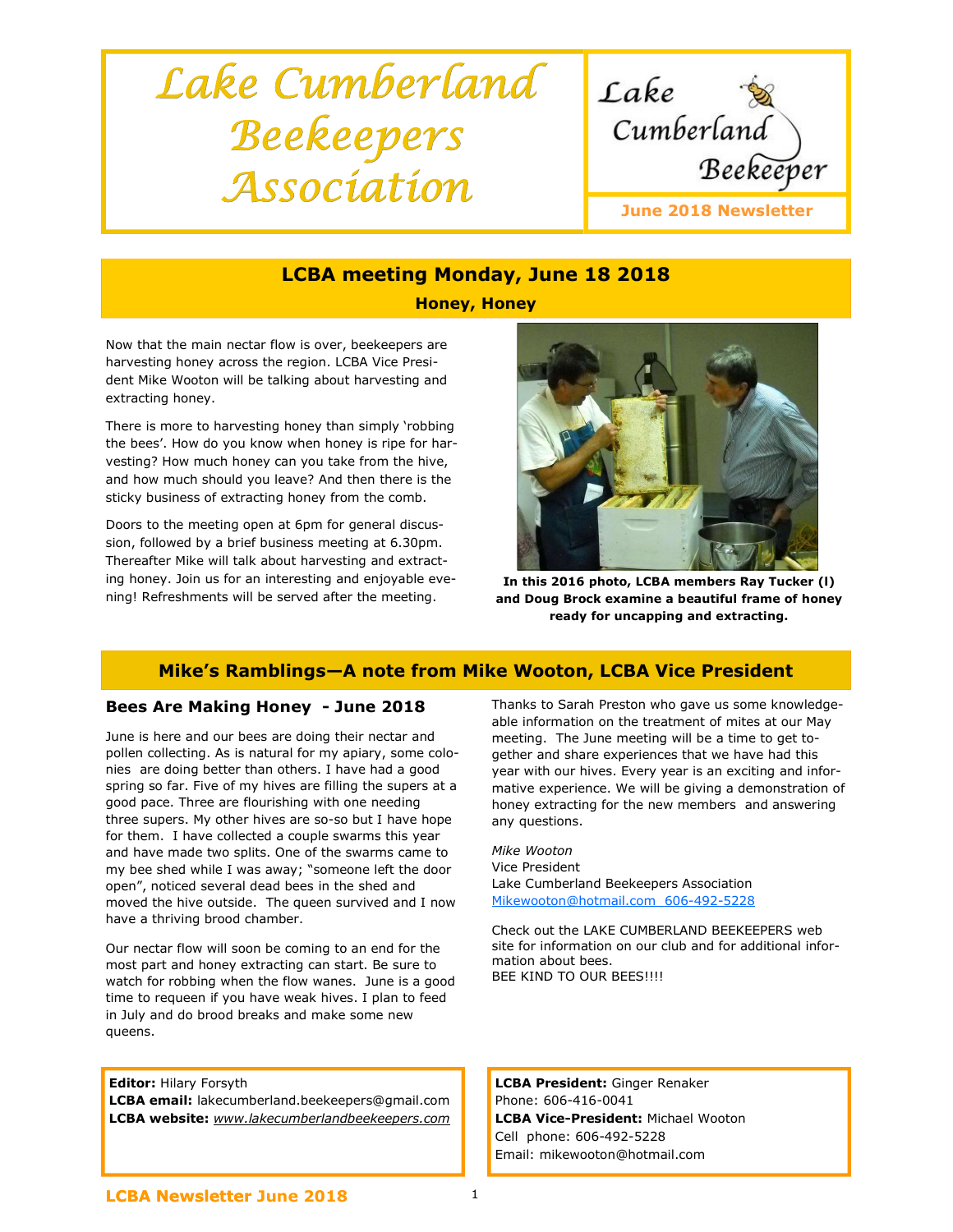#### Varroa mite control : A Report on Sarah Preston's presentation

Sarah Preston, University of KY Graduate Student in the College of Agriculture, was the guest presenter at the May 2018 LCBA meeting.

Varroa mites are the biggest cause of hive losses, and Sarah has been studying the mite and researching control methods. Sarah emphasized the importance of varroa mite controls in beekeeping. She told how the varroa mite is the number 1 killer of honeybees by weakening the worker bees' immune systems, shortening the adult life span, spreading 23 viruses throughout the hive, and modifying the regular behavior of the bees.

Using visuals she showed how the female mite reproduces by entering a brood cell just before it is capped. The mite lays eggs in the brood cell which hatch and feed on the bee larva developing in the cell. When the adult bee chews its way out of the cell, 4 new varroa mites leave with it looking for brood cells to enter just before those cells are capped. The mite population develops exponentially reaching it's peak in late summer. It is important to bring down the mite numbers before they can affect the winter bees which are laid in late September. Bee population peaks in mid-August while mite population peaks in September.

Sarah recommended checking hive mite levels 4 times a year beginning in spring, June, August and early fall. Her preferred method of checking mite counts is to use an alcohol or powdered sugar wash. Using a ½ cup of bees (about 300) in a jar with a screened top, pour in alcohol to wash the mites off the bees and strain the alcohol and mites into a bowl for counting. Count the mites you find there and follow this guide: 3-5 mites treatment needed ---more than 5 treat *immediately*. Remember some treatments are not to be used when honey supers are on the hive, while other treatments

are OK when the honey supers are in place. If drowning bees is not your thing then pour powdered sugar into the jar with 300 bees and shake around straining the sugar and mites onto a plate and using water to melt the sugar so you can see and count the mites. Bees can go back into the hive.

When asked about the 24 hour sticky board mite counts used by many beekeepers who treat when the threshold of 25-30 mites is reached, Sarah replied that this method is not as accurate as the wash method. Either way one should remember that mite treatments should be alternated from time to time as the varroa mites can build up a resistance to a treatment used repeatedly making it ineffective. A mite count should always be done following a treatment to judge the treatment effectiveness in reducing mite count.

Sarah spoke about Integrated Pest Management ('IPM') techniques such as using screened bottom boards and mite resistant queens (VHS or Purdue mite biter) in the hive. Breaking the brood cycle with splits or requeening would bring down mite numbers as well as using a drone brood comb frame. It is important to remove that drone frame when it is capped and contains the mites. Freeze the frame to kill the drone brood full of mites and return it to the hive repeating the process every 14 days. The bees will clean the comb and the queen will lay drone eggs there. Remember that drone brood is the favorite breeding site for the varroa mite due to the larger cell size and longer developmental time for drones (24 days).

- Pat Rizenbergs

#### Beekeepers as Mentors

There is nothing beekeepers like more than to talk about their bees! Beekeeping can be a difficult and frustrating business, but also an intensely satisfying and rewarding one. Being able to discuss our bees' progress, and listening in on the hits and misses of our fellow beekeepers, helps us all to re-evaluate our own beekeeping expertise.

One of the hardest things to remember about any shared experience is how little we knew when we first started on any venture. Who among the more experienced beekeepers can remember what it felt like when our first bees arrived? It is sharing this accumulation of knowledge that could make a new beekeeper's experience that much more valuable; and helping share their knowledge is exactly what mentors do.

In May this year, several novice beekeepers in our group were keen to have experienced beekeepers help them with their newly arrived packages of bees, and LCBA circulated their pleas for assistance to all members.

LCBA member Pat Rizenbergs has been the main contact point for new beekeepers looking for mentors, and she has done an excellent job of matching mentors to mentees. Are you willing to mentor and share your knowledge? Please talk to Pat and have her add your name to the list of LCBA mentors. Everyone has knowledge to share: it is said that knowledge is the sum of our mistakes, and we've all made plenty of those!

- Hilary Forsyth